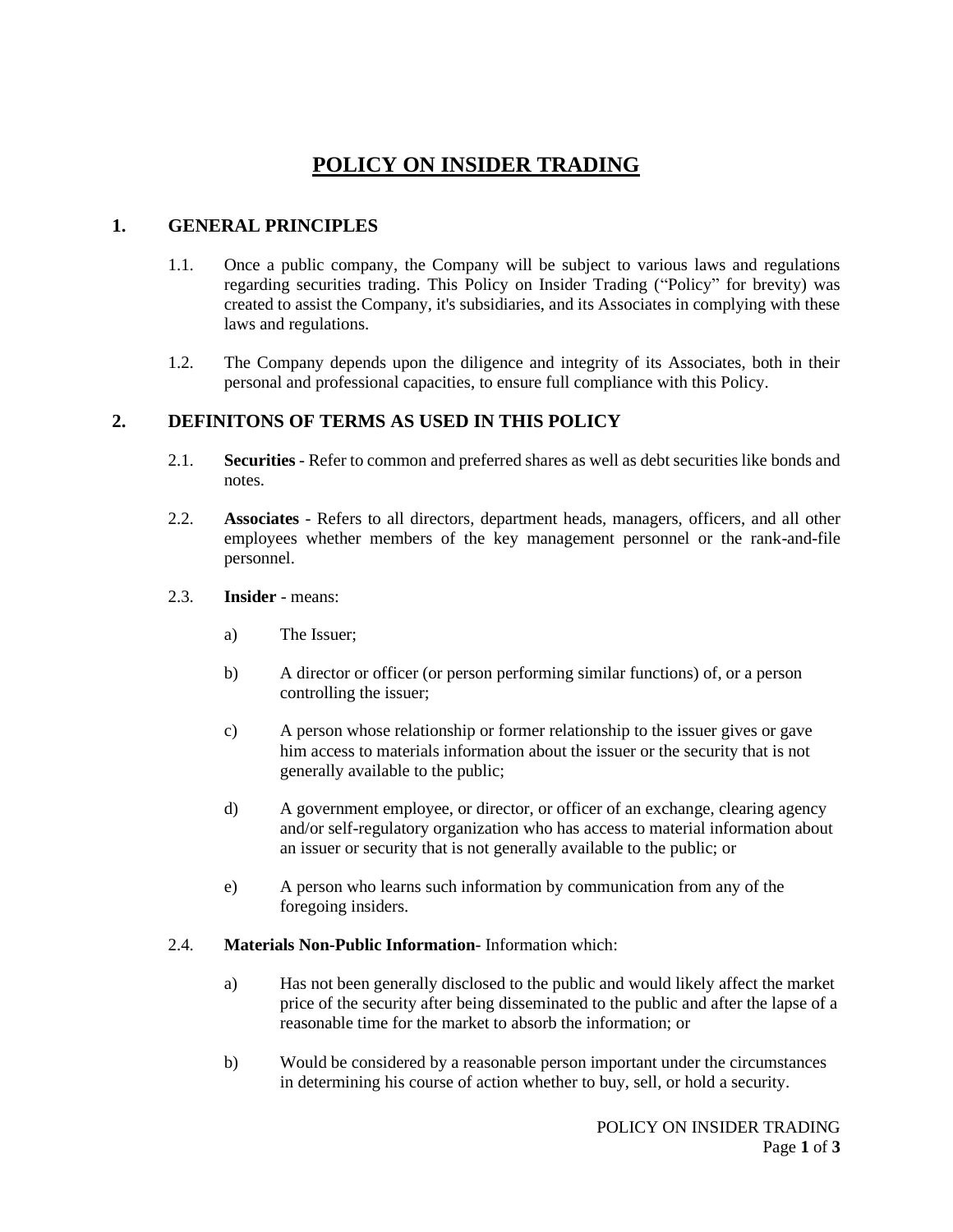- 2.5. **Trading Blackout** The period during which Associates are prohibited from trading, buying, or selling Company stocks to prevent insider trading.
- 2.6. **Key Management Personnel** Those persons having authority and responsibility for planning, directing, and controlling the activities of the Company.
- 2.7. **Committee** Audit and Risk Oversight Committee

### **3. PROHIBITION AGAINST INSIDER TRADING**

- 3.1. All Company Associates and those considered as insiders are prohibited from trading, buying, or selling Company Securities while possession of material non-public information. Said Associates are also prohibited from passing such material non-public information to any person who might use such information to trade in Company Securities.
- 3.2. An Associate should exercise prudence in evaluating whether the non-public information he or she knows or possesses is material or not. Any doubt as to whether the non-public information is material or not should be resolved in treating said information as material non-public information.
- 3.3. When an Associate is involved in a matter or transaction which is sensitive and, if disclosed, could reasonably be expected to affect the market price of Company Securities or securities of any other company involved in the transaction, that Associate should consider taking extraordinary precautions to prevent misuse or unauthorized disclosure of such information.
- 3.4. Any written or verbal statement that would be prohibited under the law or under this Policy is equally prohibited if made in the internet or through any social media.

#### **4. TRADING GUIDELINES**

- 2.1. Any Associate who possesses any material non-public information shall not trade, buy, or sell Company Securities from the time he or she acquired said information until two (2) full trading days after said information was made public.
- 2.2. A Trading Blackout shall be imposed beginning ten (10) trading days before and until two (2) full trading days after the release of quarterly or annual earnings of the Company.
- 2.3. The Compliance Officer may declare a special trading blackout when he deems it proper.
- 2.4. The following persons may not trade, buy, or sell Company Securities during a trading blackout:
	- a) Members of the Key Management Personnel including without limitation, the directors and executives of the Company.
	- b) Employees who may have knowledge of the price sensitive information.